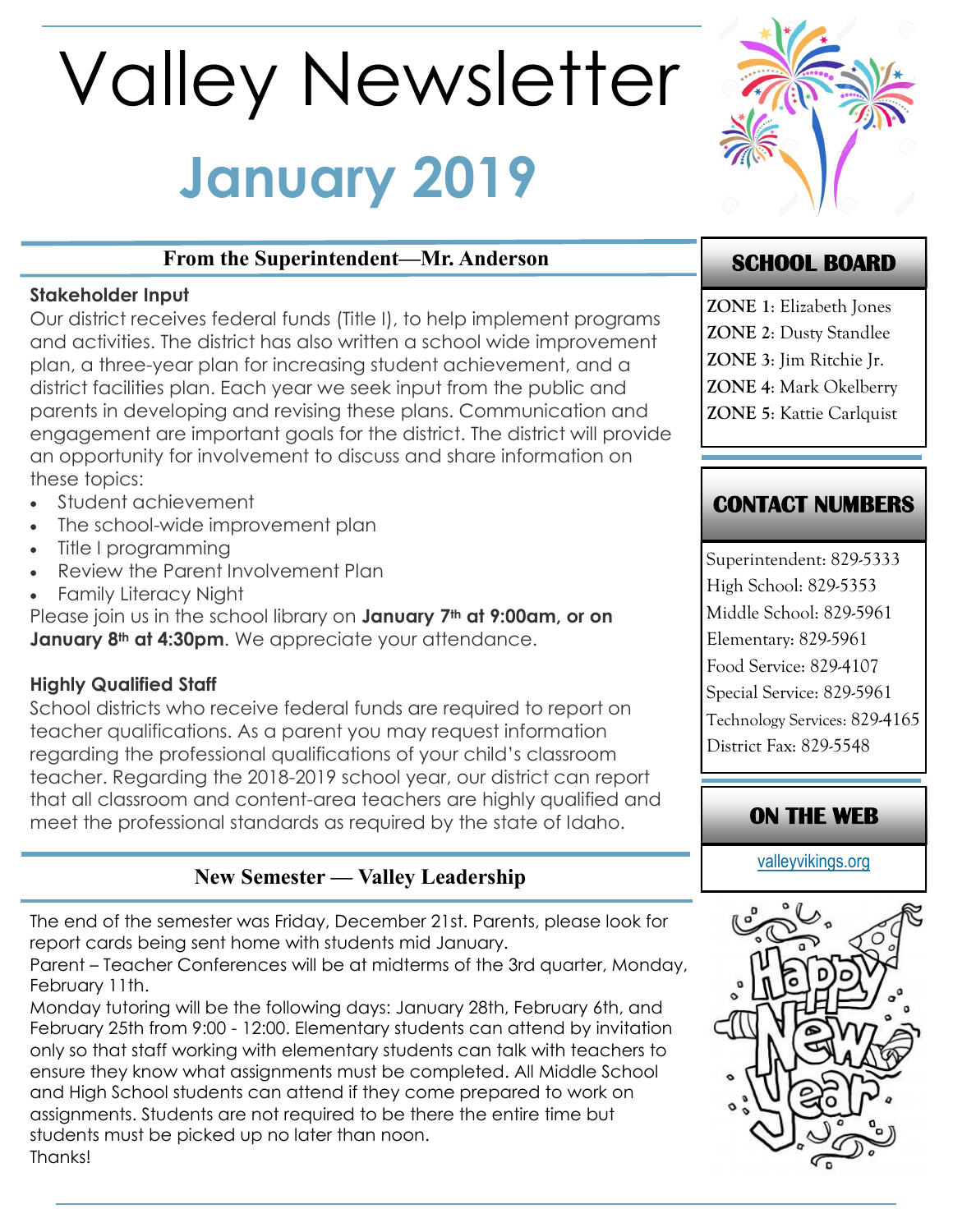## **Spring Driver Ed—Mrs. Lamun**

The Spring Drivers Ed class will begin at 6:30 a.m. on Wednesday, February13th. Class will be held from 6:30-7:30 a.m. each Tuesday-Friday. Monday classes will be held from 8-11 a.m. A parent must attend the first 20 minutes of class on the first day. Class will run

approximately through March. Drives will be scheduled in addition to the class hours. The cost is \$200. You may pay in full or on a payment plan in the high school office. You must pay \$100 to reserve your space in the class and must be paid in full by the end of class. First signed and paid will have the first priority. If we do not get at least 12 we will cancel the class. Your money will be refunded if the class is canceled.

You must be 14 ½ before Tuesday, February 12th to be eligible to take the spring class and to purchase a permit. Students MUST have purchased their permit BEFORE class on the 13th. You must purchase the permit at the Sheriff Office. The cost is \$21.50. I will need to make a copy of the receipt on the first day of class. *Please get a copy of the Idaho Driver's Manuel*  when you get your permit. This is needed for class and I don't provide them. If you do not have your permit by the first day of class you may not be in the class. No Exceptions! Sign up in the high school office and get the necessary info and paperwork before going to get your permit. Information is also located on the district website.

If you have any questions please see or call Mrs. Lamun (208) 431-7973.

### **Boys State & Girls State—Ms. Moffitt**

Boys State and Girls State, sponsored by the American Legion and American Legion Auxiliary, is a week-long program in June for juniors in high school where teens make the law! Students gain hands-on experience in state, county, and city government by running for office, establishing "laws," and touring the state capital. Attendees will have scholarships and college credit opportunities, as well as the chance to attend Boys Nation or Girls Nation in Washington DC. For more information, leave a message at 208-829-4080.

#### **Business Professionals of America – Mrs. Gordon**

We started our journey in September towards the goal of attending three competitive conferences for the 2018-2019 school year. After months of preparation & studying, BPA Members competed at the first of those three competitions: Regional Leadership Conference in Wood River on December 12<sup>th</sup>. Congratulations to Angelica Beltran, Madyn Black, Kadyn Buhler, Hannah Buschhorn, Jacky Calderon, Vicky Chaires, Crystal Climer, Gavin Hyde, Adam Lukes, Jocelyn Ramirez, Henry Talbot, James Taylor, and Collin Tvrdy on an outstanding representation of Valley. The competitive events chosen included Human Resource Management, Business Law & Eithics, Medical Office Procedures, Fundamental Word Processing, Video Production Team, Website Design Team, Basic Office Systems and Procedures. Angelica Beltran, Madyn Black, Vicky Chaires, and Adam Lukes will advance to State for earning first place in Video Production Team! The other members will advance through Torch Awards, Open Events, and Leadership. The members of Valley BPA will be attending State Leadership Conference in Boise, Idaho on March 7-9. Valley BPA will be hosting Mr. VHS as a fundraiser to send these students to compete at state on February 8<sup>th</sup>. Thank you to the parents for supporting the students' extra-curricular involvement in BPA as well as to the Valley administration for their excitement and support of the student's achievements.